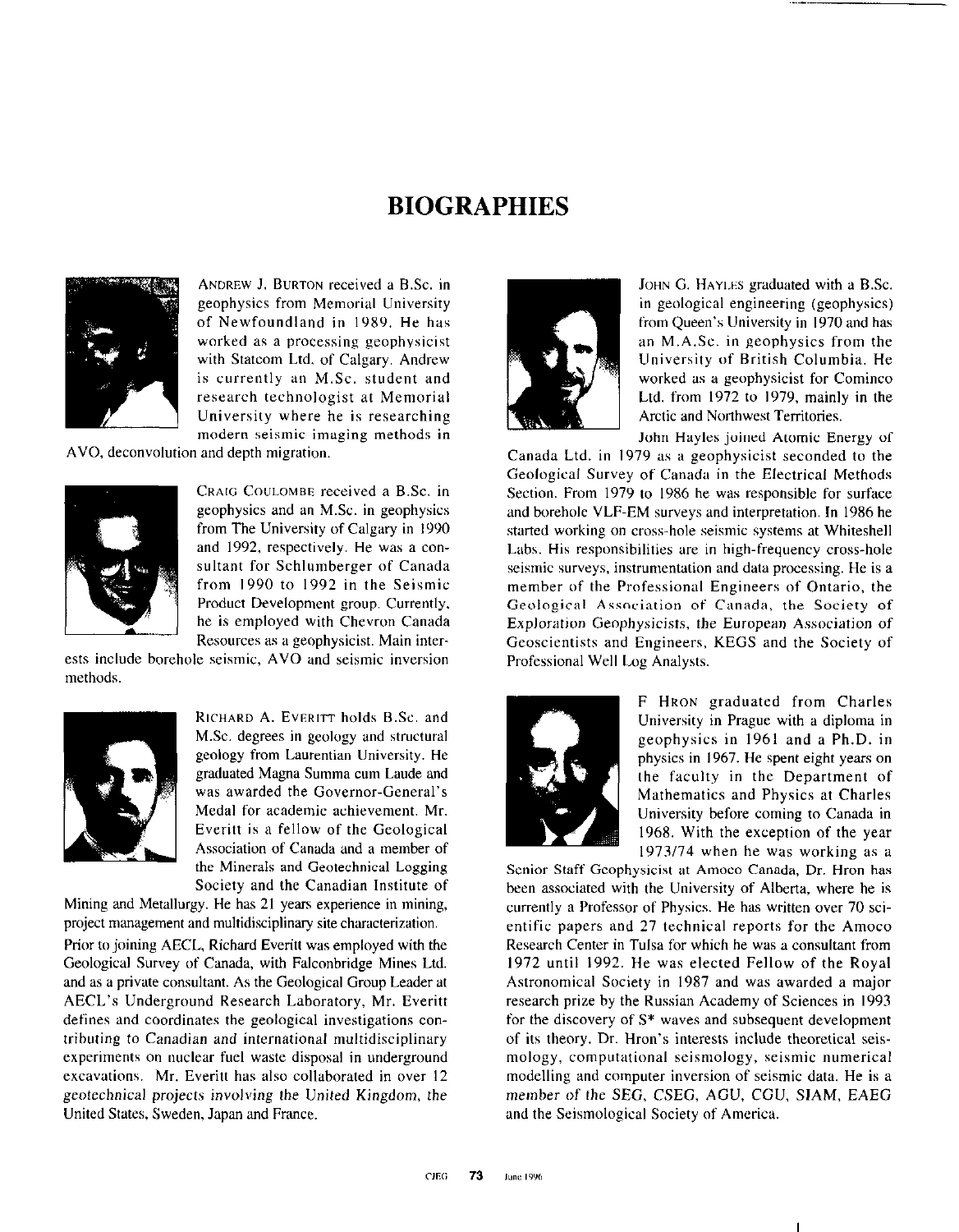

MICHAEL M. JONES received a B.Sc. in physics from the University of Bristol and an M.Sc. in physical oceanography from UCNW, Bangor. From 1984 to 1987 he was employed by Seismograph Service Corp. and from 1987 to the present by Schlumberger of Canada. His interests are shear waves, integration of logs and borehole/sur-

face seismic data sets. He is a member of the SEG. CSEG and APEGGA.



LARRY LINES received a B.Sc. (1971) and an M.Sc. (1973) in geophysics from the University of Alberta and a Ph.D. (1976) in geophysics from the University of British Columbia. In 1976, Larry joined Amoco Canada in Calgary where he worked in the exploration department and was involved in some "serendipity reef' gas discover-

ies. In 1979, he transferred to Amoco's Research Center in Tulsa where he worked in the research areas of geophysical inversion, imaging and reservoir characterization and attained the position of research associate. In 1993, Dr. Lines was appointed as the NSERC/Petro-Canada chair in applied siesmology in the Department of Earth Sciences at Memorial University of Newfoundland. Larry shared the award for Geophysics Best Paper in 1988 and was SEC Distinguished Lecturer in 1991. He has served the Geophysical Society of Tulsa (GST) as Editor, First Vice-President and President and was recently granted Honorary Membership in that organization. Professor Lines has served as an SEC associate editor for Geophysics, SEC slide editor and special editor for IEEE. He has cowritten or coedited five books on geophysical inversion and imaging. He is currently the SEC translations editor as well as an editor for The Leading Edge and CJEG. Larry is a member of the SEG, EAEG, CSEG, GST, APEGGA, APEGN and Sigma Xi.



thirt<br>
Mas<br>
phys<br>
Toro<br>
curre GANPAT S. LODHA has been involved in the application of geophysics to mining, geothermal, hydrocarbon exploration and waste disposal problems for the last thirty-two years. He has received Master's and Ph.D. degrees in geophysics from universities in India and Toronto, Canada, respectively. He is currently responsible for the develop-

ment and testing of surface and borehole geophysical techniques in characterization of waste disposal sites. Dr. Lodha is Head of the Geophysics and Borehole Logging Section in the Applied Geoscience Branch of AECL Research and is an active member of the SEC, CSEG, KEGS and APEGGA.



HAN-XING Lu studied physics at Fu Dan University in Shanghai, Chine and in 1982 received her M.Sc. from the Chinese Academy of Sciences and the Institute of Geophysics at the State Seismological Bureau in Beijing. During 1982-83 Han-Xing was a visiting scientist at Cornell University and from  $1990$  to  $1995$  worked as a re-

search assistant in the Department of Earth Sciences at Memorial University of Newfoundland. In 1995, Han-Xing was a research assistant at Lithoprobe Processing Facility (The University of Calgary) working on research projects for Lithoprobe and the Memorial University Seismic Imaging Consortium.



STEPHANE NECHTSCHEIN received a B.Sc. in applied physics from Coventry Polytechnic, UK. after two years of studying physics at Grenoble, France. Stephane received an M.Sc. in geophysics from the University of Alberta in 1991. In 1992 and 1994 he was employed at the Laboratory of Geophysics and Tectonophysics in

Grenoble and since I993 has been working towards his Ph.D. at the University of Alberta. Stephane Nechtschein received a CSEG scholarship in 1990 and an ERASMUS scholarship in 1988. His interests are in wave propagation, seismic hazards and software development.



R. DON RUSSELL has a B.A. degree in physics and chemistry. an M.A. degree in electronics and a Ph.D. in geophysics, all from the University of Toronto. After five years as a faculty member in the Department of Physics of that university. he moved to the University of British Columbia. where he has been Director of the Institute of

Astronomy and Space Sciences, Head of the Department of Geophysics and Astronomy, Associate Dean of Science and Associate Vice-President Academic, as well as Professor of Geophysics. His present position is Professor Emeritus of Geophysics. He is best known for his research in geochronology and in variations in the isotopic abundances of lead in ore minerals. In recent years he has turned his attention to geophysical exploration. His research has been strongly influenced by a deep interest in the physics of geophysical instrumentation.